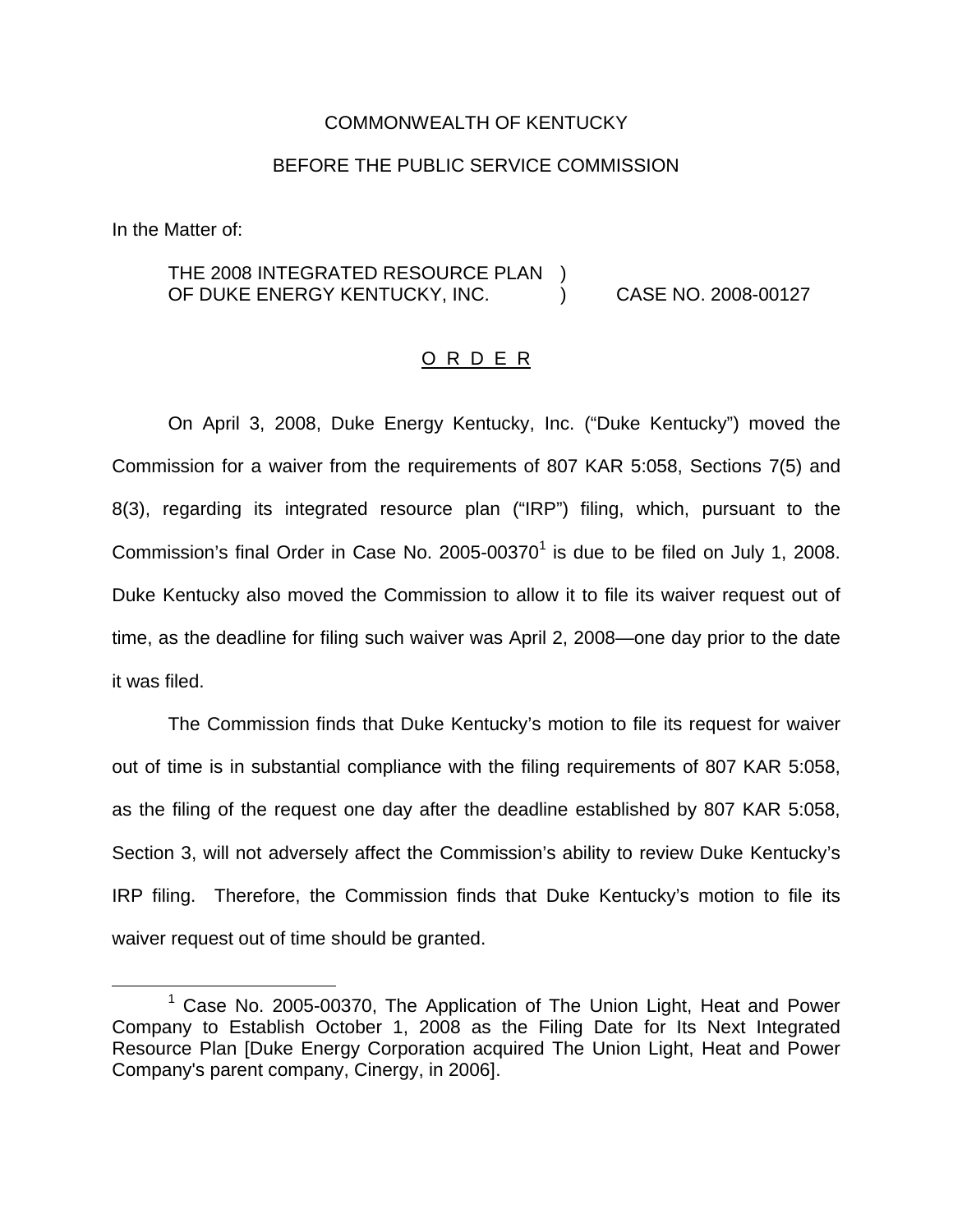The Commission further finds that Duke Kentucky's request to waive the requirements of 807 KAR 5:058, Sections 7(5) and 8(3), for its July 1, 2008 IRP filing should be granted. If not waived, 807 KAR 5:058, Sections 7(5) and 8(3), would require the filing of information related to the integrated Duke Energy Corporation system. As Duke Kentucky notes in its request, Duke Energy Corporation owns numerous utility operating companies in five states, including Kentucky, of which Duke Kentucky is the only Duke Energy Corporation affiliate subject to the jurisdiction of the Commission. The several Duke Energy Corporation companies do not currently perform joint planning for their generation resources on an integrated system-wide basis.

Duke Kentucky will be filing a stand-alone IRP, focusing only on its retail load in Kentucky. Therefore, information regarding all of Duke Energy Corporation's utility operating companies would not provide the Commission with any substantially useful information for determining Duke Kentucky's ability to serve its retail load. Duke Kentucky also states that it would be an unreasonably time-consuming and burdensome process to generate that information for the Commission as no such integrated planning is currently in existence.

IT IS THEREFORE ORDERED that:

1. Duke Kentucky's motion to file its request for waiver out of time is granted.

2. Duke Kentucky's request for a waiver from the requirements of 807 KAR 5:58, Sections 7(5) and 8(3), for its July 1, 2008 IRP filing is granted.

3. Duke Kentucky shall submit its next IRP filing with the Commission on or before July 1, 2008.